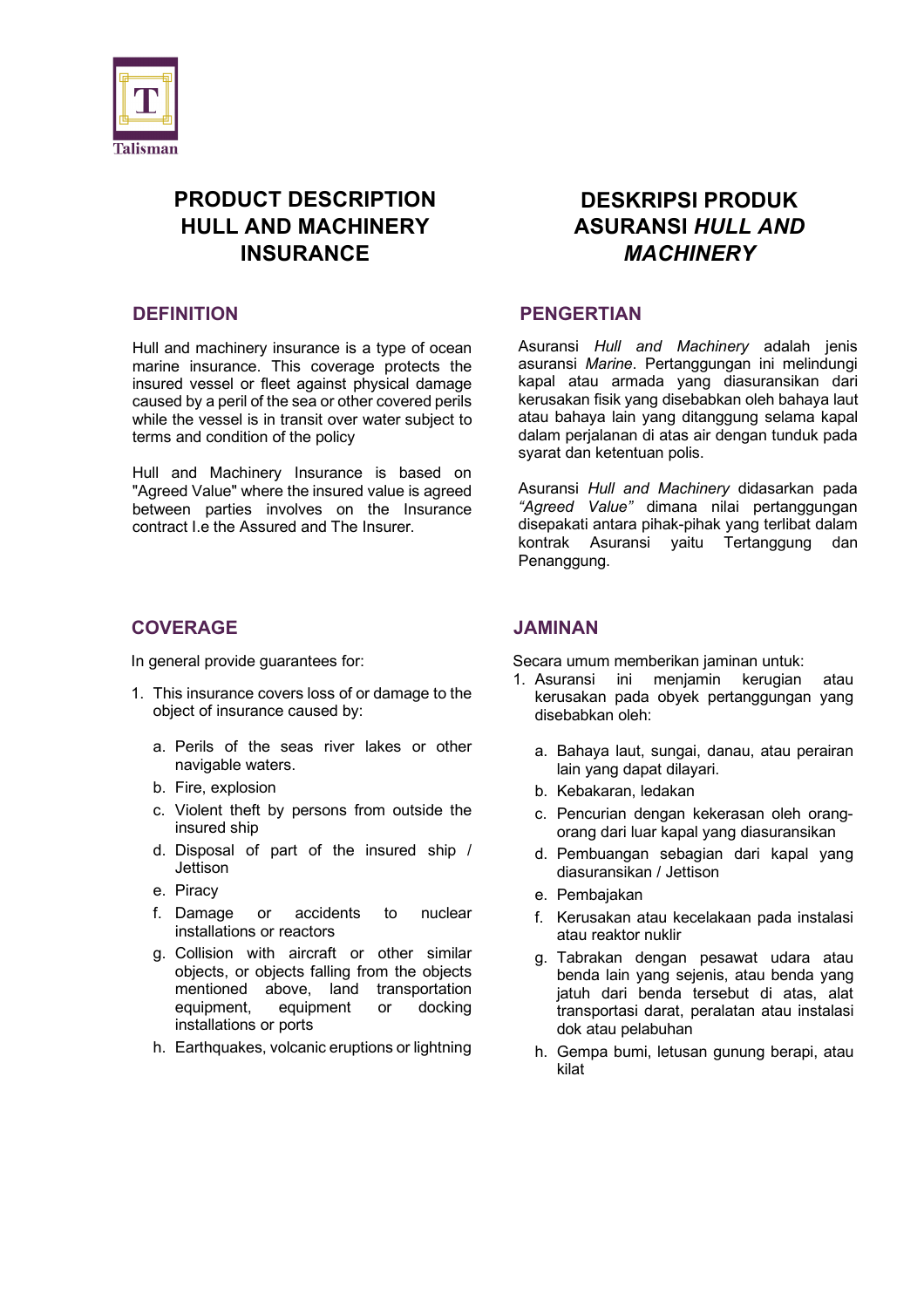

- 2. This insurance covers loss or damage to the object of insurance caused by:
	- a. Accidents in loading or unloading or shifting cargo or fuel
	- b. Bursting of the boiler breakage of shaft or any latent defect in the machinery of hull
	- c. Negligence of the captain, officers, crew of the insured ship
	- d. Negligence of the repairers or charterer provided *such* repairers or charterer are not an Asssured hereunder.
	- e. Barratry of Master Officers or Crew
- 3. Master officers, crew of the insured ship are not considered the owners of the insured ship in this sense if they have shares in the ship.

There are 4(four) choices of clauses that are often used in Hull and Machinery Insurance, namely:

- a. Institute Time Clauses Hulls 1/10/83 Clause 280 with comprehensive guarantee
- b. Institute Time Clauses Hulls 1/10/83 Clause 284 covered with Total Loss Only, General Average, THS collision liability (including salvage, salvage charges and sue and Labor)
- c. Institute Time Clauses Hull 1/10/83 Clause 289 with guaranteed Total Loss Only (Including salvage, salvage charges and Sea and Labour
- d. Institute Time Clauses Hull 1/10/83 Clause 280 but warranted Free From Particular Average (FPA).
- 2. Asuransi ini menjamin kerugian atau kerusakan pada obyek pertanggungan yang disebabkan oleh:
	- a. Kecelakaan dalam pemuatan atau pembongkaran atau pemindahan kargo atau bahan bakar
	- b. Ledakan boiler kerusakan poros atau cacat laten pada mesin lambung
	- c. Kelalaian nakhoda, perwira, awak kapal yang diasuransikan
	- d. Kelalaian tukang reparasi atau penyewa asalkan tukang reparasi atau penyewa tersebut bukan merupakan Tertanggung berdasarkan Perjanjian ini.
	- e. Pembalasan dari Perwira Utama atau Kru
- 3. Nakhoda, awak kapal yang dipertanggungkan tidak dianggap sebagai pemilik kapal yang dipertanggungkan dalam pengertian ini jika mereka mempunyai bagian dalam kapal itu.

Terdapat 4 (empat) pilihan klausul yang sering digunakan dalam Asuransi Hull and Machinery, yaitu:

- *a. Institute Time Clauses – Hulls 1/10/83 Clause 280 with comprehensive guarantee*
- *b. Institute Time Clauses – Hulls 1/10/83 Clause 284 covered with Total Loss Only, General Average, THS collision liability (including salvage, salvage charges and sue and Labor)*
- *c. Institute Time Clauses – Hull 1/10/83 Clause 289 with guaranteed Total Loss Only (Including salvage, salvage charges and Sea and Labour*
- *d. Institute Time Clauses – Hull 1/10/83 Clause 280 but warranted Free From Particular Average (FPA).*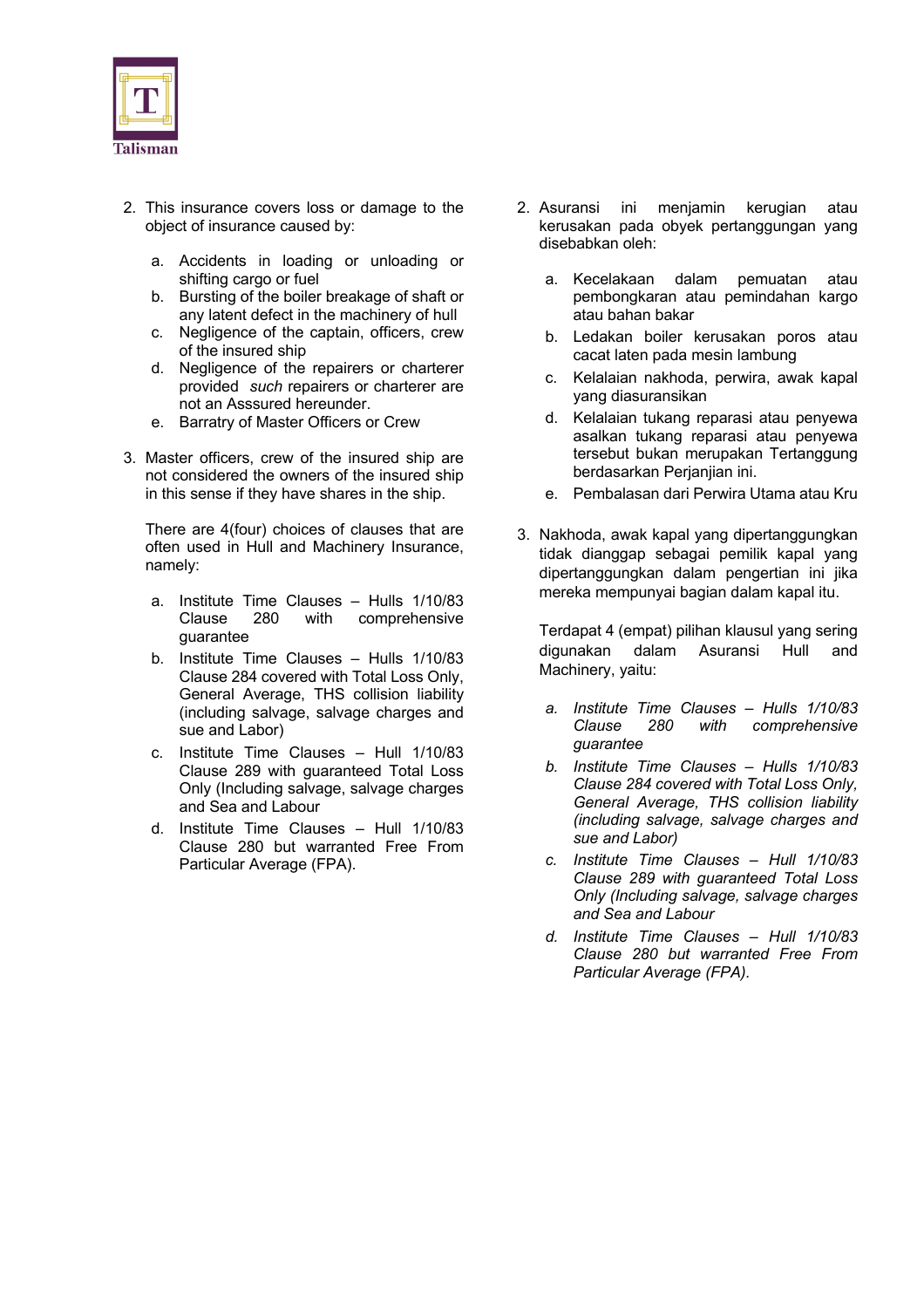

- 4. To indemnify the Assured for three-fourths of any sum paid by the Assured to any other person or persons by reason of the Assured becoming legally liable by way of damages for (3/4ths Collision Liability)
	- 1. Loss of or damage to any other vessels or property on any other vessel or property
	- 2. Delay to or loss of use of any such other vessel or property thereon
	- 3. General average of , salvage of, or salvage under contract of , any such other vessel or property thereon.
	- 4. The indemnify provided by this Clause 8 shall be in addition to the indemnity provided by the other terms and condition of this insurance.

Note : The above collision liability can be extend to 4/4Ths from the Insured Value

## **OBJECT OF INSURED**

Vessel's hull, machinery and equipment during their operation

- 4. Memberi ganti rugi kepada Tertanggung untuk tiga perempat dari setiap jumlah yang dibayarkan oleh Tertanggung kepada orang atau orang lain karena Tertanggung bertanggung jawab secara hukum melalui ganti rugi atas (3/4 *Collision Liability*)
	- 1. Kehilangan atau kerusakan pada kapal atau harta benda lain di atas kapal atau harta benda lainnya
	- 2. Keterlambatan atau hilangnya penggunaan kapal lain atau harta benda di atasnya
	- 3. Rata-rata umum dari , salvage dari, atau salvage berdasarkan kontrak , setiap kapal lain atau properti di atasnya.
	- 4. Ganti rugi yang diberikan oleh Klausul 8 ini merupakan tambahan dari ganti rugi yang diberikan oleh syarat dan ketentuan lain dari asuransi ini.

Catatan: Tanggung jawab tabrakan di atas dapat diperpanjang hingga 4/4 dari Nilai Pertanggungan

## **OBJEK YANG DIASURANSIKAN**

Lambung kapal, mesin dan peralatan selama operasinya

## **EXCLUSION**

- 1. Risk of War
- 2. Strike Risk
- 3. Risk of Bad Deeds
- 4. Nuclear Risk
- 5. Terrorism Exclusion
- 6. Radioactive Contamination
- 7. Cyber Attacks
- 8. Willfull misconduct of the Assured
- 9. Loss caused by delay
- 10.Wear and Tear
- 11.Un-seaworthiness of vessel and/or Illegal trading.

#### **PENGECUALIAN**

- 1. Risiko Perang
- 2. Risiko Serangan
- 3. Resiko Perbuatan Buruk
- 4. Risiko Nuklir
- 5. Pengecualian Terorisme
- 6. Kontaminasi Radioaktif
- 7. Serangan Cyber
- 8. Perbuatan salah yang disengaja oleh **Tertanggung**
- 9. Kerugian yang disebabkan oleh keterlambatan 10.Keausan
- 11.Ketidaklaikan kapal dan/atau perdagangan ilegal.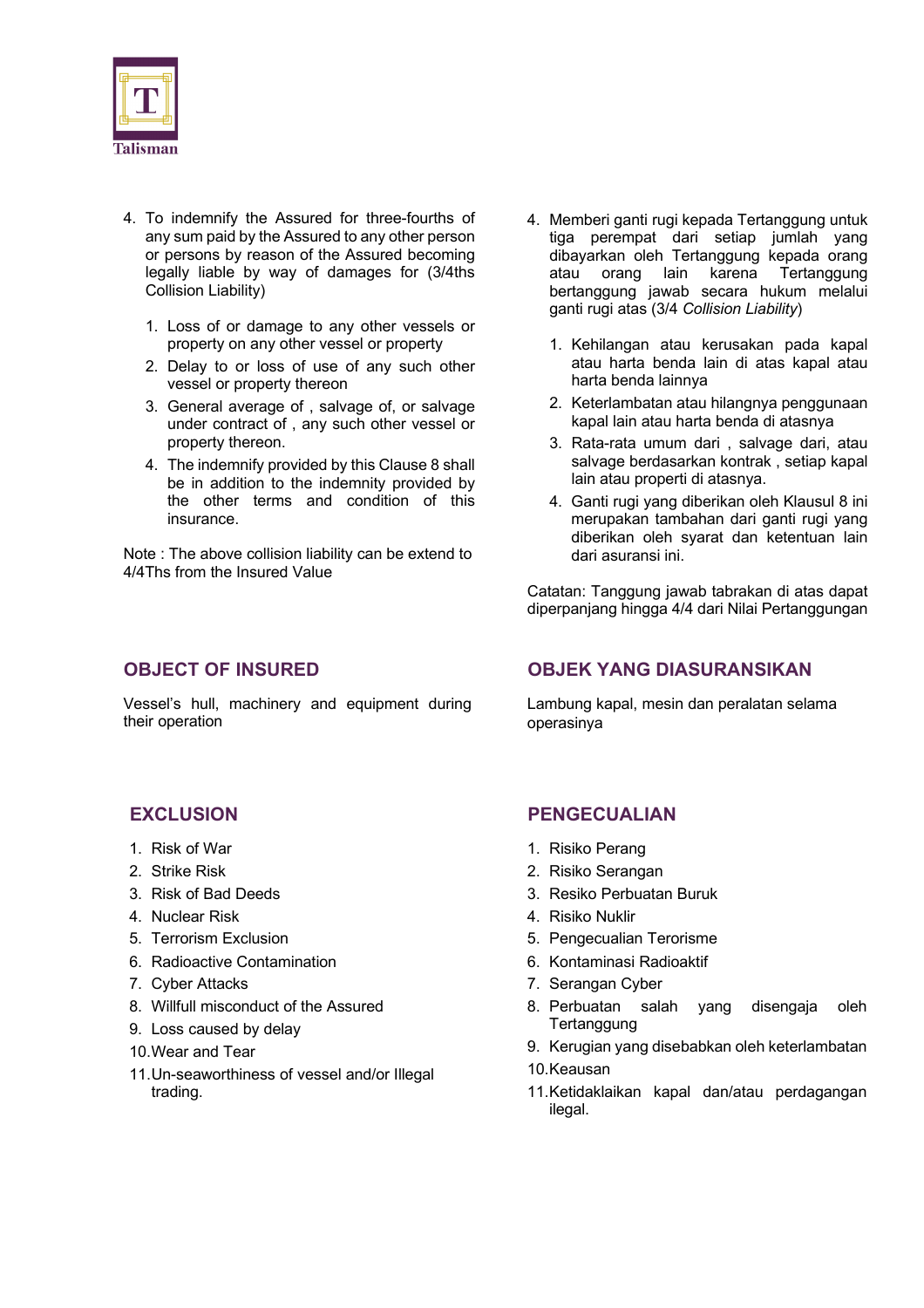

#### **SUM INSURED**

Sum insured is typically based on agreed value which must not exceed the market value of the vessel (market average value at the moment the contract of insurance is concluded). The amount recoverable under the policy is limited by the sum insured

#### **MINIMUM DATA REQUIREMENT**

- 1. Detail of vessels (Name, year of built, gross tonnage , flag and class)
- 2. Type cargo carried
- 3. Trading area or navigation
- 4. Insurance Experience and Loss Record
- 5. Number of ships (fleet) insured
- 6. Background information about Owners and/or Technical Managers of the vessels.

# **CLAIM PROCEDURE**

- 1. To notify all parties concerned immediately of the accident, the loss and damage sustained. Such parties may include but not limit to Shipowners, Charterers, Insurance Company, Relevant Authorities and ship's Classification Society, Cargo Owners etc.
- 2. To take such necessary measures as may be reasonable for the purpose of averting or minimizing a loss which would be recoverable under the Insurance.
- 3. To submit Sea Protest and/or other Accident Report issued by shipmaster and/or crewmember together with other supporting documents such as the abstracts of the Deck/Engine Logbook. In case of collision with other ships, the Insured must put the other parties on Notice, holding them liable for the loss or damage sustained by insured ship and to get all the particulars of the opponent vessel. Do not accept/acknowledge liability before seeking the written approval from Insurance Company.

## **NILAI PERTANGGUNGAN**

Uang pertanggungan biasanya didasarkan pada nilai yang disepakati yang tidak boleh melebihi nilai pasar kapal (nilai rata-rata pasar pada saat kontrak asuransi dibuat). Jumlah yang dapat diperoleh kembali berdasarkan polis dibatasi oleh uang pertanggungan

#### **DATA MINIMUM YANG DIBUTUHKAN**

- 1. Rincian kapal (Nama, tahun pembuatan, tonase kotor, bendera dan kelas)
- 2. Jenis kargo yang dibawa
- 3. Area perdagangan atau navigasi
- 4. Pengalaman Asuransi dan Catatan Kerugian
- 5. Jumlah kapal (armada) yang diasuransikan
- 6. Informasi latar belakang tentang Pemilik dan/atau Manajer Teknis kapal.

## **TATA CARA KLAIM**

- 1. Untuk segera memberitahukan kepada semua pihak yang terkait tentang kecelakaan, kerugian dan kerusakan yang diderita. Pihakpihak tersebut dapat termasuk namun tidak terbatas pada Pemilik Kapal, Penyewa, Perusahaan Asuransi, Otoritas Terkait dan Lembaga Klasifikasi kapal, Pemilik Kargo, dll.
- 2. Mengambil langkah-langkah yang diperlukan yang mungkin wajar untuk tujuan menghindari atau meminimalkan kerugian yang dapat diperoleh kembali berdasarkan Asuransi.
- 3. Menyampaikan Sea Protest dan/atau Laporan Kecelakaan lainnya yang diterbitkan oleh nakhoda dan/atau awak kapal beserta dokumen pendukung lainnya seperti abstraksi Deck/Engine Logbook. Dalam hal tabrakan dengan kapal lain, Tertanggung harus memberitahukan kepada pihak lain, meminta pertanggungjawaban mereka atas kehilangan atau kerusakan yang diderita oleh kapal yang diasuransikan dan untuk mendapatkan semua keterangan dari kapal lawan. Tidak menerima/mengakui kewajiban sebelum meminta persetujuan tertulis dari Perusahaan Asuransi.